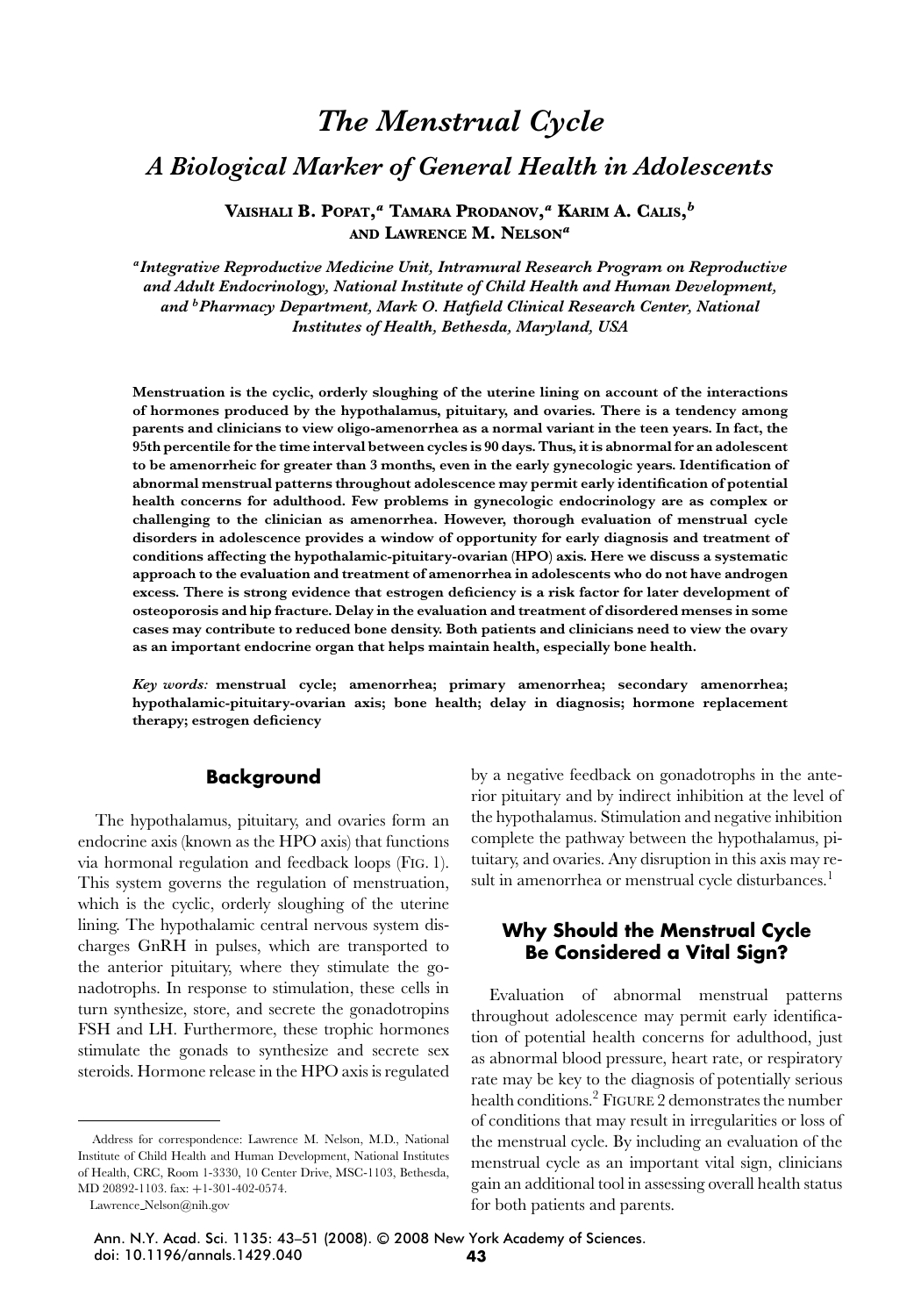

**FIGURE 1.** The hypothalamic-pituitary-ovarian axis.

# **What Are the Implications of a Delay in Diagnosis?**

In a busy clinical setting, it is tempting for clinicians to attribute loss of menstrual regularity to stress, an approach which may delay the diagnosis of an important underlying medical condition. In a study of 44 women with secondary amenorrhea due to primary ovarian insufficiency, more than half of the women visited a clinician's office three or more times before laboratory testing was performed to determine the diagnosis. In 25% of women, it took longer than 5 years for the diagnosis of primary ovarian insufficiency to be established.<sup>3</sup> This delay was due both to the women themselves' minimizing the importance of missing menses, as well as to their clinicians' delaying laboratory testing to determine the diagnosis.

Delay in diagnosis contributes to reduced bone density by delaying proper therapy. In our unpublished data involving 442 women with primary ovarian insufficiency, approximately one-third of the women developed irregular menstruation at an age younger than 20 years. There was a mean delay in diagnosis of four

#### **44 Annals of the New York Academy of Sciences 6 44 Annals of the New York Academy of Sciences**

and half years after onset of menstrual irregularity. Women with primary ovarian insufficiency who had the onset of menstrual irregularity before age 20 were more likely to have low bone density at the AP lumbar spine compared to women who had menstrual irregularity at age 20 or later. Also, women who had a delay in diagnosis of more than a year from the time of onset of menstrual irregularity were more likely to have reduced bone density than women diagnosed sooner.

Adolescence is a critical period for bone accretion, as more than half of peak bone mass is achieved during the teenage years.<sup>4</sup> Estradiol is important in helping to build and maintain bone mass, but modifiable risk factors such as vitamin D deficiency, calcium intake, nutrition, exercise, and smoking are also important.<sup>5</sup> Adolescents in whom bone mass is maximized would be expected have an advantage when their bone density declines with age, illness, or menopause.

# **What Should Prompt Evaluation of Menstrual Cycle Irregularity?**

Few problems in gynecologic endocrinology are as challenging or taxing to the clinician as amenorrhea in a reproductive age woman. However, a thorough evaluation of menstrual cycle disorders in adolescence provides a window of opportunity to diagnose and treat conditions affecting the HPO axis in a timely manner.

Often, time constraints do not permit practitioners to obtain a thorough history and review of symptoms on the first visit. Scheduling a repeat visit to permit a more thorough evaluation may be necessary.

Another option is to use standardized history-taking instruments to collect this information in preparation for a return visit. In other cases, patients may be asked to keep a menstrual calendar and return in 3 months for reassessment. The importance of the ovary as an endocrine organ that helps maintain bone density should be stressed to the patient to help ensure her return.

Early menarche is associated with early onset of ovulatory cycles. When the age at menarche is younger than 12 years, 50% of cycles are ovulatory in the first gynecologic year (year after menarche). In contrast, it may take 8 to 12 years after menarche until females with later-onset menarche are fully ovulatory.<sup>6</sup> Late menarche and menstrual irregularity are important risk factors for the development of osteoporosis and fractures later in life.<sup>4</sup>

Two large studies—one evaluating 275,947 cycles in 2,702 females and another reporting on 31,645 cycles in 656 females—support the observation that menstrual cycles in girls and adolescents typically range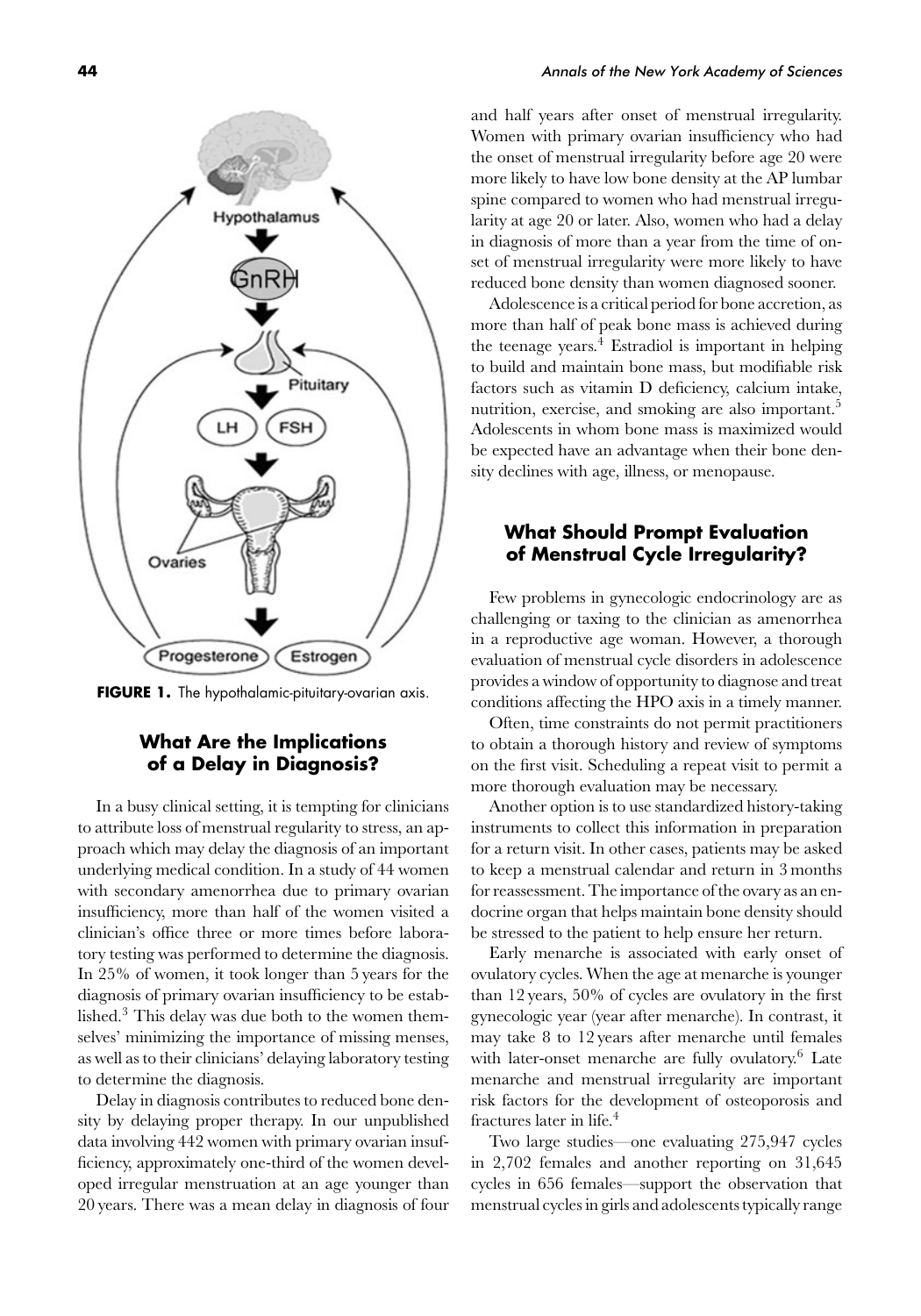

**FIGURE 2.** Conditions associated with amenorrhea or disordered menses.

from 21 to approximately 45 days, even in the first gynecologic year.<sup>7</sup>*,*<sup>8</sup>

Normal ovulatory menstrual cycles occur at regular interval, 21–35 days, and last for *<*7 days. Any persistent deviance from this pattern such as oligomenorrhea, amenorrhea, polymenorrhea and menometrorrhagia deserve further evaluation (TABLE 1).

# **What Are the Clinical Features Associated with Menstrual Irregularity?**

There are a number of potential causes of amenorrhea (Table 2). Primary amenorrhea is defined as the failure of menses to occur by age 16 years, in the presence of normal growth and secondary sexual characteristics (TABLE 3). If by age 13, menses have not occurred and there is an absence of onset of puberty, such as breast development, an evaluation should be initiated.

Secondary amenorrhea is defined as the cessation of menses once they have spontaneously begun (TABLE 4). Oligomenorrhea is defined as menses occurring at intervals longer than 35 days. No consensus has been reached regarding the point at which oligomenorrhea becomes amenorrhea. Some authors suggest the absence of menses for 6 months constitutes amenorrhea, but the basis for this recommendation is unclear. Practically speaking, a woman who experiences loss of an established regular menstrual pattern for 3 months should have an evaluation to seek the cause.

#### **TABLE 1. Menstrual conditions that may require evaluation***<sup>a</sup>*

- 1. Menses have not started by 15 years of age
- 2. Menses occur 90 days apart, even for one cycle
- 3. Menses have not started within 3 years of thelarche
- Menses have not started by 13 years of age, with no signs of pubertal development
- 5. Menses have not started by 14 years of age, with signs of hirsutism
- 6. Menses have not started by 14 years of age, with a history or examination suggestive of excessive exercise or eating disorder
- 7. Menses have not started by 14 years of age, with concerns about genital outflow tract obstruction or anomaly
- 8. Menses are regular, occurring monthly, and then become markedly irregular
- 9. Menses occur more frequently than every 21 days or less frequently than every 45 days
- 10. Menses last *>*7 days

*a* From Diaz *et al.*<sup>2</sup>

The incidence of primary amenorrhea in the United States is less than 1%. The incidence of secondary amenorrhea (due to a cause other than pregnancy) is about 4% per year. No evidence indicates that the prevalence of amenorrhea varies according to national origin or ethnic group. However, local environmental factors related to nutrition and the prevalence of chronic disease undoubtedly have an effect. For instance, the age at first menses varies by geographic location, as demonstrated by a World Health Organization study comparing 11 countries, which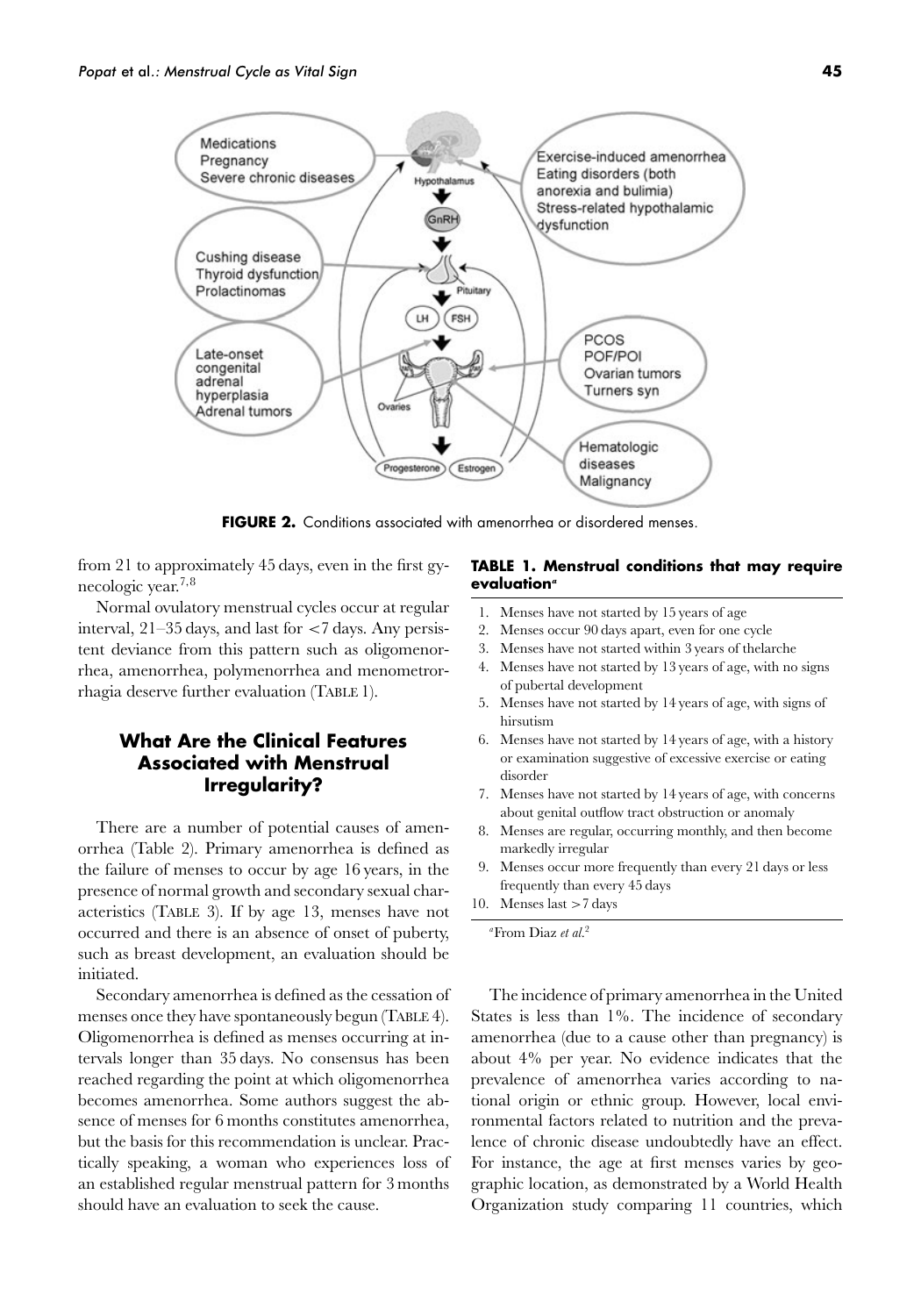#### **TABLE 2. Causes of amenorrhea without associated androgen excess11**

- Pregnancy
- Anatomic defects of outflow tract (normal FSH, normal E2) ◦ Intrauterine adhesions (Asherman's syndrome)
- Imperforate hymen
- Transverse vaginal septum
- Aplasia of the vagina, cervix, or uterus: Congenital absence of the uterus can be an isolated finding or it can occur in association with the complete androgen resistance syndrome, also known as testicular feminization.
- Ovarian causes (high FSH, low E2)
	- Turner's syndrome
	- Pure gonadal dysgenesis: The term "pure" here refers to the fact that the syndrome seems to have purely affected the gonad. No associated dysmorphic findings exist as are noted in Turner syndrome, which is often referred to as gonadal dysgenesis. Pure gonadal dysgenesis can occur with either a 46,XX or a 46,XY karyotype.
	- Polycystic ovary syndrome
	- Androgen-secreting ovarian tumor
	- Struma ovarii
	- Primary ovarian insufficiency or premature ovarian failure
	- Autoimmune oophoritis
	- 17,20-desmolase deficiency or 17-hydroxylase deficiency
	- Radiation or chemotherapy
	- Galactosemia
- FSH receptor mutation
- Pituitary causes (low FSH, low E2)
	- Prolactinoma
	- Other pituitary tumors (Cushing syndrome, acromegaly, thyrotropin)
	- Autoimmune hypophysitis
	- Pituitary radiation
	- Sarcoidosis
	- Hemachromatosis
	- Hypothalamic causes
		- Tumor such as craniopharyngioma or teratoma
		- Infiltrative disorder such as sarcoidosis
		- Kallmann syndrome
- Functional causes (low/normal FSH, low E2)
	- Anorexia/bulimia
	- Chronic disease
	- Weight loss
	- Malnutrition
	- Depression or other psychiatric disorders
	- Recreational drug abuse
	- Psychotropic drug use
	- Excessive exercise
	- Idiopathy

#### **TABLE 3. Causes of primary amenorrhea***<sup>a</sup>*

| Hypergonadotropic hypogonadism, $48.5\%$ <sup>b</sup> |
|-------------------------------------------------------|
| Abnormal sex chromosomes (Turner syndrome, 29.7%)     |
| Normal sex chromosomes (46, XX, 15.4%; 46, XY, 3.4%)  |
| Hypogonadotropic hypogonadism, 27.8%                  |
| Congenital abnormalities (isolated GnRH deficiency,   |
| 8.3%; forms of hypopituitarism, 2.3%; congenital CNS  |
| defects, $0.8\%$ ; constitutional delay, $6\%$ )      |
| Acquired lesions                                      |
| Endocrine (CAH, 0.8%; Cushing syndrome, 0.4%;         |
| pseudohypo-parathyroidism, 0.4%; hyperprolactinemia,  |
| $1.9\%$                                               |
| Tumor (unclassified pituitary adenoma, 0.8%;          |
| craniopharyngioma, $1.1\%$ ; unclassified malignant   |
| tumor, $0.4\%$                                        |
| Systemic illness, 2.6%                                |
| Eating disorder, 2.3%                                 |
| Eugonadism, 23.7%                                     |
| Anatomic (CAUV, 16.2%; cervical atresia, 0.4%)        |
| Intersex disorders (androgen insensitivity, 1.5%;     |
| 17-ketoreductase deficiency, 0.4%)                    |
| Inappropriate feedback, 5.3%                          |
|                                                       |

*a* Data from Reindollar *et al*. 18

*b* Percentages rounded to the nearest tenth.

*Abbreviations:* CAUV, congenital absence of the uterus and vagina; CNS, central nervous system; CAH, congenital adrenal hyperplasia.

#### **TABLE 4. Causes of secondary amenorrhea***<sup>a</sup>*

| Category                                       | Approximate<br>frequency $(\% )$ |
|------------------------------------------------|----------------------------------|
| Low or normal FSH                              | 66                               |
| Weight loss/anorexia                           |                                  |
| Nonspecific hypothalamic causes                |                                  |
| Chronic anovulation, including PCOS            |                                  |
| Hypothyroidism                                 |                                  |
| Cushing syndrome                               |                                  |
| Pituitary tumor, empty sella, Sheehan syndrome |                                  |
| Gonadal failure: high FSH                      | 12                               |
| $46,$ XX                                       |                                  |
| Abnormal karyotype                             |                                  |
| High prolactin level                           | 13                               |
| Anatomic                                       | 7                                |
| Asherman's syndrome                            |                                  |
| Hyperandrogenic states                         | $\overline{2}$                   |
| Ovarian tumor                                  |                                  |
| Non-classic CAH                                |                                  |
| Undiagnosed                                    |                                  |

*a* From the ASRM Practice Committee.19

# **How Should Menstrual Cycle Irregularity Be Evaluated?**

Evaluation of menstrual cycle irregularity depends on a careful assessment of the history, physical examination, and various laboratory and diagnostic tests.

reported a median age of menarche of 13–16 years across centers. No evidence suggests that the incidence of primary or secondary amenorrhea is related to race.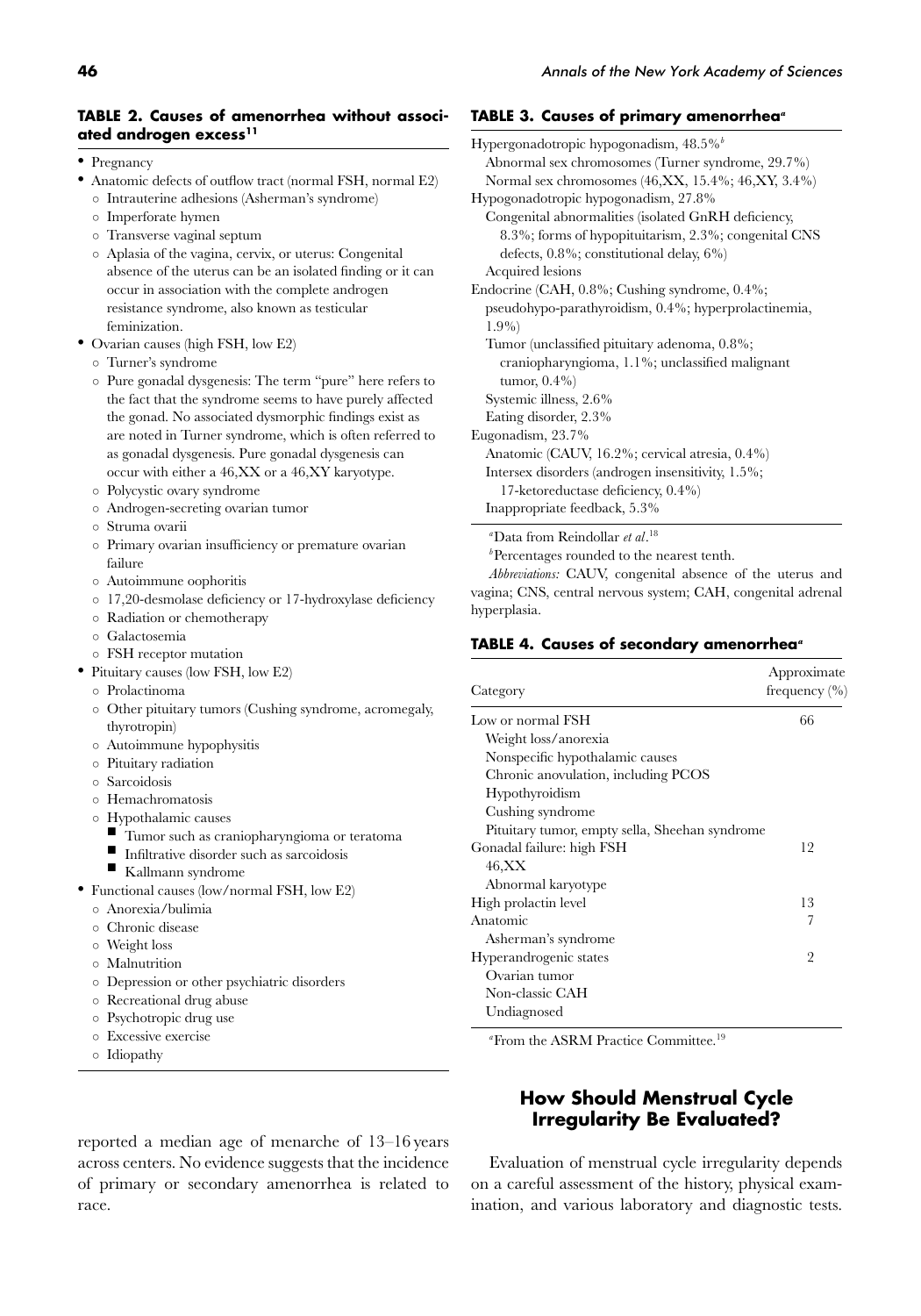This should be done systematically according to the suspected origin of the dysfunction (i.e., outflow tract, ovary, or hypothalamus/pituitary).

#### **History**

Pregnancy is the most common cause of amenorrhea. Determining whether the patient is sexually active and whether she is using contraceptive methods is important. In some cases, the hormonal contraception itself may be the cause of the amenorrhea.

Inquiring about other aspects of growth and pubertal development is important. Breast development, pubertal growth spurt, and adrenarche are delayed or absent in persons with hypothalamic pituitary failure. A distinguishing factor in the case of isolated ovarian insufficiency or failure is that adrenarche occurs normally, while estrogen-dependent breast development and the pubertal growth spurt are absent or delayed.

Inquiry should be made regarding symptoms of androgen excess such as hirsutism, increased muscle mass, deepening of voice, or male pattern balding. The evaluation of patients with androgen excess is beyond the scope of this review.

## Disorders of the Outflow Tract

A history of otherwise normal growth and pubertal development and cyclic pelvic pain in association with primary amenorrhea suggests the possibility of a congenital outflow tract abnormality such as imperforate hymen or agenesis of the vagina, cervix, or uterus. Prior history of a surgical procedure involving the endometrial cavity, especially if performed in the presence of infection, raises the possibility of uterine synechiae (Asherman's syndrome). History of minimal body hair, good breast development with blind vagina, and absent uterus is suggestive of androgen resistance syndrome.

#### Ovarian Disorders

Anomalies such as short stature, webbed neck, multiple ear infections, coarctation of the aorta, renal abnormalities, hypertension, pigmented nevi, short forth metacarpal and metatarsals, Hashimoto's thyroiditis, obesity, and osteoporosis suggest Turner syndrome. Symptoms of vaginal dryness, hot flashes, night sweats, or disordered sleep may be a sign of primary ovarian insufficiency or premature ovarian failure. The presence of these symptoms in young women demands timely further evaluation. Prior history of chemotherapy or radiation therapy may be associated with primary ovarian insufficiency.

#### Hypothalamic/Pituitary Disorders

Associated galactorrhea, headaches, or reduced peripheral vision could be a sign of intracranial tumor such as prolactinoma. These symptoms require immediate further evaluation. An impaired sense of smell in association with primary amenorrhea and failure of normal pubertal development may be related to isolated gonadotropin deficiency, as is observed in persons with Kallmann syndrome. Sarcoidosis can manifest insidiously, with development of mild fatigue, malaise, anorexia, weight loss, and fever. Because 90% of patients with sarcoidosis have pulmonary involvement at some stage of the disorder, cough and dyspnea may be present. Hemachromatosis may manifest as weakness, lassitude, weight loss, and a change in skin color.

Dieting with excessive restriction of energy intake, especially fat restriction, may lead to amenorrhea and associated bone loss. In extreme cases, the process may advance to anorexia nervosa, a potentially fatal condition. Associated symptoms are an intense fear of fatness and a body image that is heavier than observed. Eating disorders can be restrictive in nature or can be of a binge-eating/purging type. Major psychiatric disorders such as depression, obsessive–compulsive disorder, or schizophrenia may cause amenorrhea. Symptoms associated with these conditions may be detected upon review of systems. Autoimmune adrenal insufficiency, a potentially fatal condition, often manifests as vague and nonspecific symptoms. Amenorrhea may be the first clear symptom indicating a need for further evaluation to detect this condition. Amenorrhea may herald the onset of other autoimmune endocrine disorders such as hyperthyroidism, hypothyroidism, or autoimmune lymphocytic hypophysitis. The same is true for other endocrine disorders such as Cushing syndrome or pheochromocytoma. A careful review of symptoms may help uncover these disorders. Strenuous exercise related to a wide variety of athletic activities can be associated with the development of amenorrhea. Elicit a history regarding the type of exercise activity and its duration per week. Abuse of drugs such as cocaine and opioids have central nervous system effects that may disrupt the menstrual cycle. AIDS, HIV disease, or other types of immunodeficiency states may induce systemic infection, leading to chronic disease and amenorrhea. Occult malignancy with progressive weight loss and a catabolic state may lead to loss of menstrual regularity. A careful review of systems may help uncover such a disorder.

#### Physical Examination

Physical examination should begin with an overall assessment of nutritional status and general health. A clinician needs to be extra sensitive about pelvic exam in an adolescent who may be dealing with many unknowns about her health. In many instances,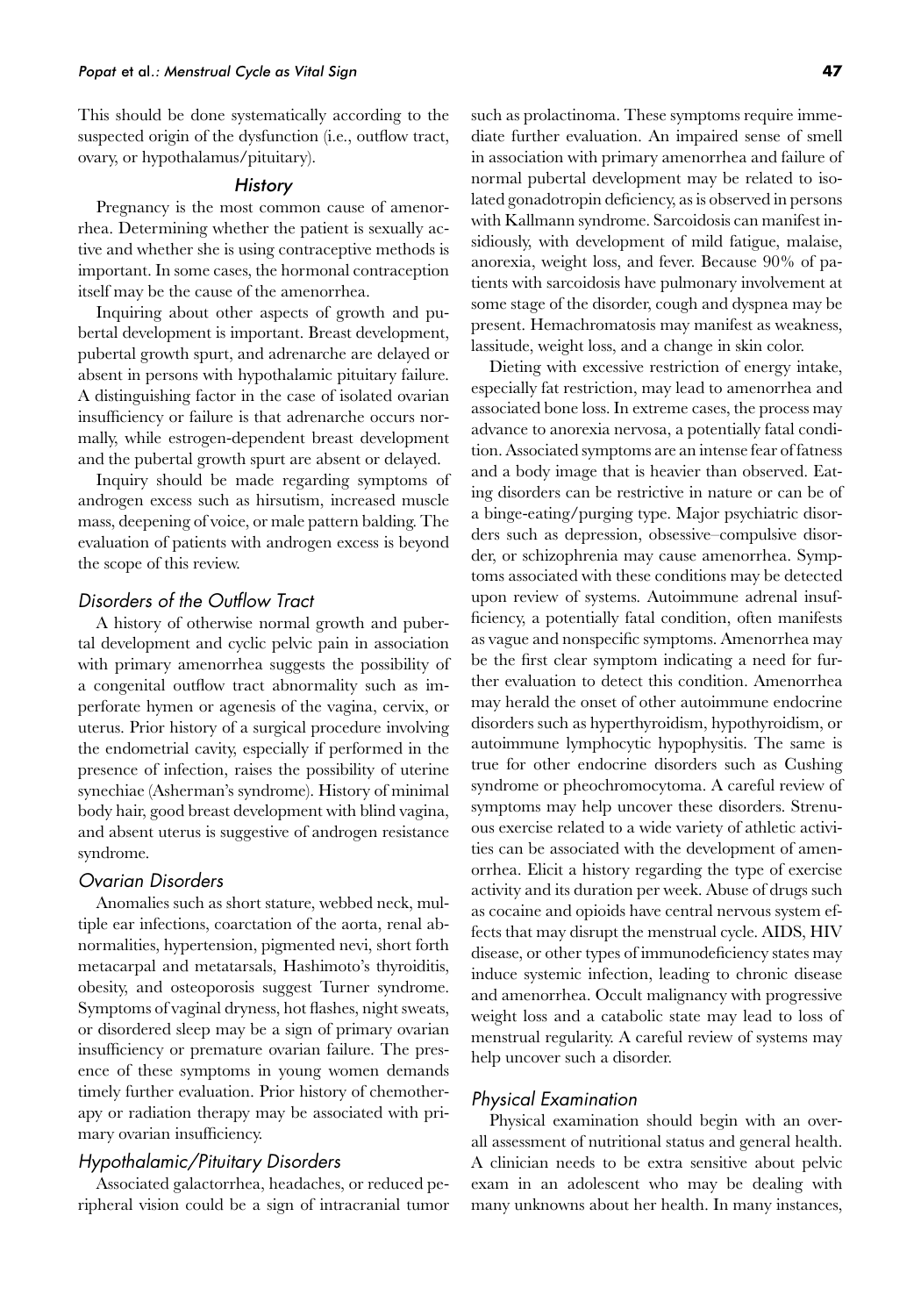this could be her first pelvic exam. Measure height and weight and seek evidence for chronic disease or cachexia.

Hypothermia, bradycardia, hypotension, and reduced subcutaneous fat can be observed in persons with severe anorexia nervosa. In cases of frequent vomiting, look for possible dental erosion, reduced gag reflex, trauma to the palate, subconjunctival hemorrhage, and metacarpophalangeal calluses or bruises. Skin examination findings can also give clues to other endocrine disorders. Vitiligo or increased pigmentation of the palmar creases may herald primary adrenal insufficiency. Thin, parchment-like skin, striae, and evidence of easy bruising may be signs of Cushing syndrome. Warm, moist skin radiating excessive heat may be a sign of hyperthyroidism. The skin should be examined for evidence of androgen excess, such as hirsutism and acne. Acanthosis nigricans may be present in association with androgen excess related to insulin resistance.

Large pituitary tumors can cause visual-field cuts by impinging on the optic tract. In some cases, these visual-field cuts can be detected by simple confrontational testing.

The state of breast development and presence of galactorrhea should be assessed. In some cases, breast discharge can be expressed, yet the condition is not true galactorrhea. If the discharge is indeed milk, this can be confirmed by finding fat globules in the fluid using low-power microscopy. The presence of axillary and pubic hair should be evaluated. These are a marker of adrenal and ovarian androgen secretion. In cases of panhypopituitarism, sources of androgen are low, and pubic and axillary hair is sparse. In addition, some women develop the combination of autoimmune premature ovarian failure and autoimmune primary adrenal insufficiency. These women are also markedly androgen-deficient and have scant axillary and pubic hair. The same is true for persons with androgen insensitivity syndrome (testicular feminization), 17-hydroxylase deficiency, and 17,20-desmolase deficiency.

In cases of primary amenorrhea with otherwise normal pubertal development, pelvic examination may help detect imperforate hymen, a transverse vaginal septum, or cervical or uterine aplasia. Pelvic examination findings can provide physical evidence indicating the adequacy of estrogen production. Thin and pale vaginal mucosa with absent rugae is evidence of estrogen deficiency. Ovarian enlargement may be found upon pelvic examination in cases of autoimmune oophoritis, 17-hydroxylase deficiency, or 17, 20desmolase deficiency. In these disorders, inadequate negative feedback supplied by the ovary permits excessive gonadotropin stimulation, which may cause ovarian enlargement with multiple follicular cysts. In some cases, these disorders manifest with an acute onset of pain related to ovarian torsion.

A general physical examination may undercover unexpected findings that are indirectly related to the loss of menstrual regularity (e.g., hepatosplenomegaly, which may lead to detection of a chronic systemic disease).

#### Laboratory Studies

In most cases, clinical variables alone are not adequate to define the pathophysiologic mechanism disrupting the menstrual cycle. The clinician must be concerned with an array of potential diseases. A pregnancy test should be the first step. Complete blood cell count, urinalysis, and serum chemistries may be indicated to help rule out systemic disease. Serum prolactin, FSH, and estradiol levels should be measured routinely in the initial evaluation of amenorrhea once pregnancy has been excluded.

Prolactin levels in excess of 200 ng/mL are generally observed only in the case of a prolactin-secreting pituitary adenoma (prolactinoma). In general, the serum prolactin level correlates with the size of the tumor. Psychotropic drugs, hypothyroidism, stress, and meals can also raise prolactin levels. Repeatedly elevated prolactin levels require further evaluation if the cause is not readily apparent.

Thyroid-stimulating hormone (TSH) and free thyroxine (T4) should be performed if symptoms or signs of hypothyroidism are present. An FSH level in the menopausal range is indicative of ovarian insufficiency. If a repeat value in 1 month confirms this finding, and amenorrhea persists, the diagnosis of premature ovarian failure or primary ovarian insufficiency is confirmed. Luteinizing hormone is elevated in cases of 17,20-lyase deficiency, 17-hydroxylase deficiency, and premature ovarian failure or primary ovarian insufficiency. Serum estradiol levels undergo wide fluctuations during the normal menstrual cycle. During the early follicular phase of the menstrual cycle, levels may be lower than 50 pg/mL. During the preovulatory estradiol surge, levels in the range of 400 pg/mL are not uncommon. In healthy menopausal women, estradiol levels are routinely lower than 20 pg/mL.

#### Imaging Studies

Magnetic resonance imaging (MRI) is indicated in the work-up of for pituitary or hypothalamic causes, associated headaches or visual-field cuts, profound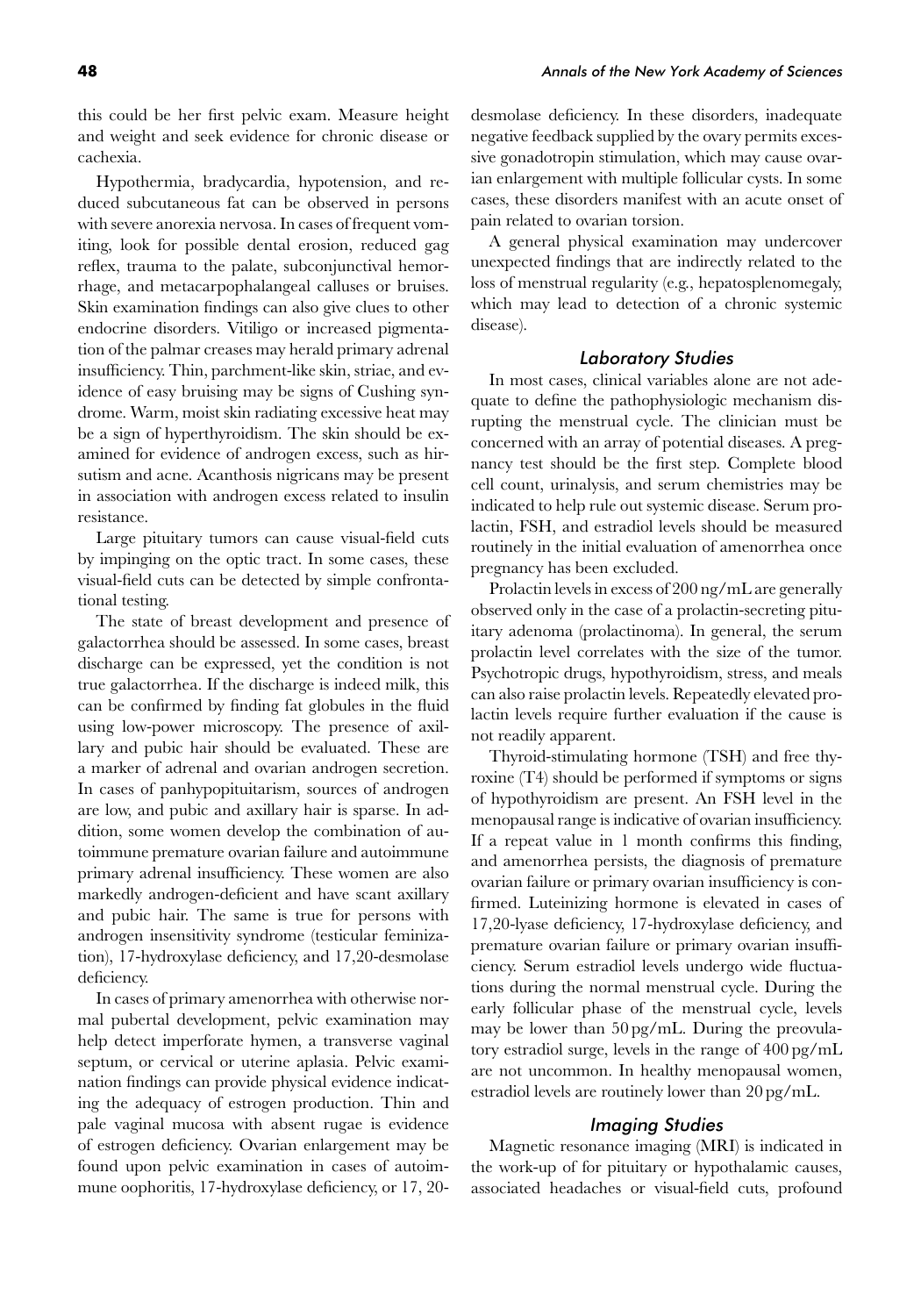estrogen deficiency with otherwise unexplained amenorrhea and hyperprolactinemia. Request imaging of the hypothalamic/pituitary area specifically, rather than a study of the entire brain. This achieves higher resolution.

Pelvic ultrasound and MRI may be helpful in delineating outflow tract abnormalities.

## Other Tests

The development of accurate and reasonably priced hormonal assays has called into question the value of the progesterone withdrawal test. We do not recommend performing the test as part of the diagnostic algorithm for amenorrhea. Relying on the progesterone challenge test results can cause a delay in the diagnosis of potentially serious disorders. Prior to the development of readily available assays to measure serum levels of estradiol, the progesterone challenge test was used as a bioassay with which to demonstrate estrogen effect at the level of the endometrium. An intramuscular injection of 100 mg of progesterone in oil has been shown to predictably induce a withdrawal bleed if the circulating serum estradiol level is at least 50 pg/mL. However, the progesterone withdrawal test can provide inappropriately reassuring information that may delay the diagnosis of ovarian insufficiency and, possibly, other conditions. The progesterone withdrawal test is no substitute for evaluating ovarian health. Demonstrating the presence of normally functioning ovaries requires the concurrent measurement of serum estradiol and FSH.

Several validated instruments are available to measure dietary intake, mood disorder, and eating disorders, such as the Minnesota Nutrition Data Systems evaluation to assess dietary intake, Beck Depression Inventory to assess the mood, Modifiable Activity Questionnaire and Paffenbarger Questionnaire to assess the patient's level of physical activity, Multidimensional Eating Disorder inventory for anorexia and bulimia,<sup>9</sup> and the bulimia test, revised, that is, the BULIT-R.<sup>10</sup>

# **Procedures**

Hysterosalpingography and hysteroscopy are indicated in cases of possible Asherman's syndrome. Surgical repair is indicated in disorders of the outflow tract.

# **How Should Menstrual Cycle Irregularity Be Managed?**

The treatment of primary amenorrhea will vary depending on the cause. Correcting the underlying disorder through surgical intervention when needed or treatments for specific disorders should be the first step. Medical care needs are defined by the cause of the amenorrhea and the desires of the patient. Ideally, treatment should be directed at correcting the underlying disease. In the case of outflow tract abnormalities, surgery may be indicated. In other cases, correcting the underlying pathology should restore normal ovarian endocrine function. Dopamine agonists are effective in treating hyperprolactinemia. In most cases, this treatment restores normal ovarian endocrine function and ovulation. Hormone replacement therapy is required to achieve and maintain peak bone density in patients whose underlying pathology cannot be reversed to restore normal endocrine function.

Some pituitary and hypothalamic tumors may require surgery and, in some cases, radiation therapy. The surgical procedure required for other outflow tract abnormalities depends on the specific clinical situation.

The causes of menstrual cycle disturbance leading to the development of amenorrhea are so diverse that in some complex cases, the situation is best addressed by a multidisciplinary team. $11$  For example, a patient with complete androgen resistance (testicular feminization) would benefit from the involvement of experts in endocrinology, human genetics, psychiatry, and reproductive surgery.

- *Geneticist:* With hereditary causes of amenorrhea, such as the Kallmann syndrome, a geneticist's expertise can be helpful for the extended family and in counseling patients regarding the disorder.
- *Medical endocrinologist:* In cases of pituitary/ hypothalamic tumor, other endocrine disorders (e.g., central hypothyroidism, central adrenal insufficiency) may be involved. Generally, the expertise of a medical endocrinologist is required to assist in the treatment of patients who require neurosurgery to treat the underlying condition. In cases of hyperthyroidism or Cushing syndrome, the expertise of a medical endocrinologist is required to treat the underlying pathology.
- *Psychiatrist:* Cases of major depression, anorexia nervosa, bulimia nervosa, or other major psychiatric disorders warrant consultation with a psychiatrist.
- *Reproductive surgeon:* In some unusual cases, such as with vaginal agenesis, a reproductive surgeon with extensive experience in the specific disorder should be consulted.
- *Nutritionist:* In many cases, exercise-induced amenorrhea is due to an imbalance in energy intake and expenditure. Nutritional counseling to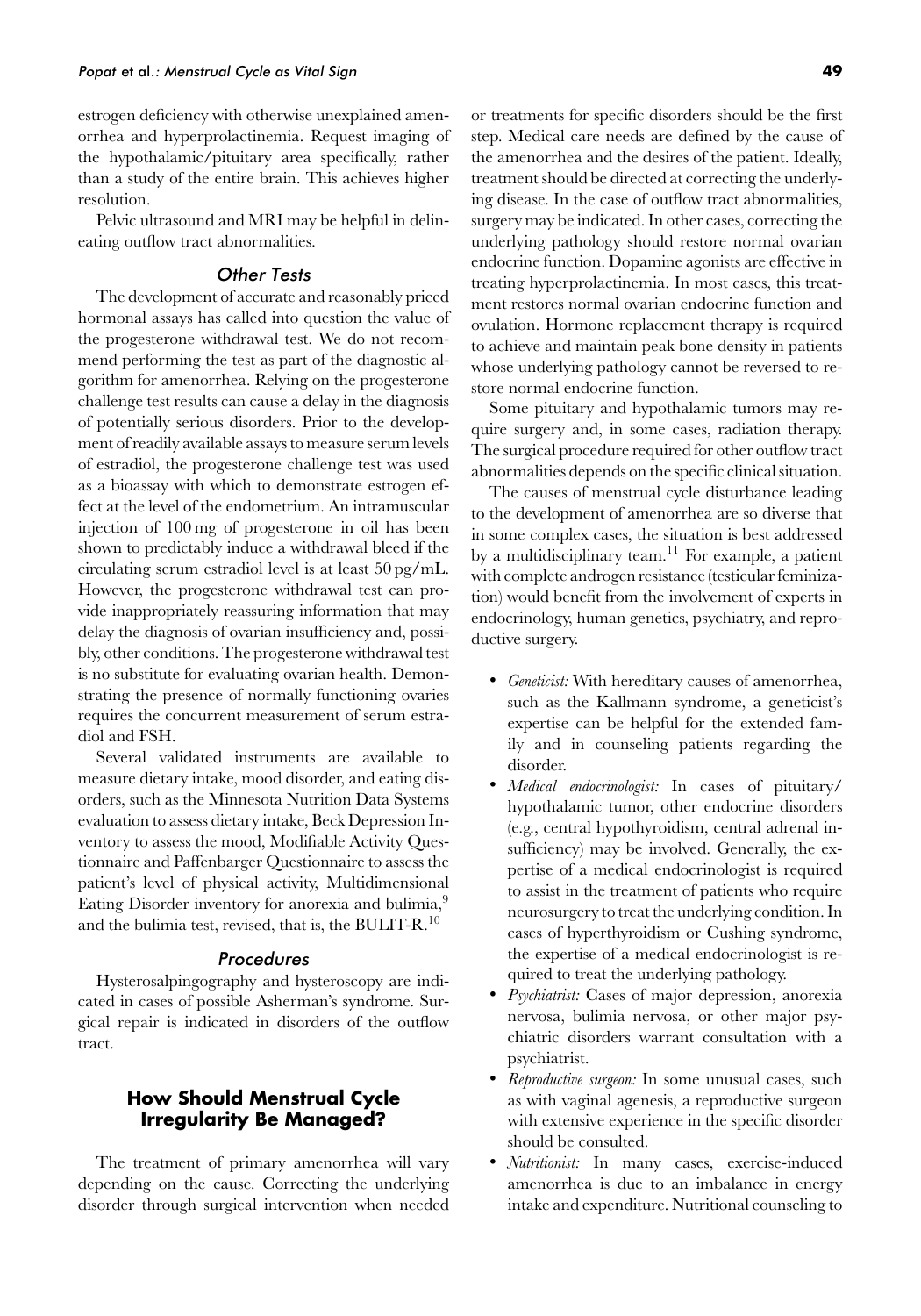increase energy intake without reducing exercise is a means of reversing the underlying pathology. Women who are underweight or who appear to have nutritional deficiencies should receive nutritional counseling and can be referred to a multidisciplinary team specializing in eating disorders.

• *General internal medicine specialist:* In certain cases in which an underlying chronic disease process is present, the insights of an internist may be needed.

## **Hormone Replacement Therapy**

#### Adolescents with Primary Amenorrhea

Girls with primary amenorrhea typically do not have symptoms of estrogen deficiency. However, with inadequate estrogen exposure over time, these patients are at increased risk for developing osteoporosis and possibly other health concerns. Young women in whom secondary sex characteristics have failed to develop fully should be exposed initially to very low doses of estrogen in an attempt to mimic the gradual pubertal maturation process. A typical regimen consists of an estrogen with a dosage equivalent to 25 mcg/day of transdermal estradiol (approximately 0.3 mg of conjugated equine estrogen) given unopposed (i.e., no progestogen) daily for 6 months with incremental dose increases at 6-month intervals until the required maintenance dose is achieved. Gradual dose escalation allows time to balance estrogen supplementation with need to grow in height and develop secondary sexual characters and often results in optimal breast development. It also allows time for the young woman to adjust psychologically to her physical maturation.<sup>12</sup>

Cyclic progestogen therapy, given 12 to 14 days per month, should be instituted once vaginal bleeding has occurred. Parenteral estrogen (transdermal or vaginal) is the preferred route of administration because it avoids first-pass liver metabolism and provides a more physiologic estradiol-to-estrone ratio. Moreover, it is less likely to increase sex hormone binding globulin (SHBG) and has little or no effect on circulating lipids, coagulation parameters, or C-reactive protein. The role of androgen replacement is unclear at this time and is the subject of ongoing investigation. $13$ 

## Adolescents with Secondary Amenorrhea

Young women who experience estrogen deficiency may be candidates for hormone therapy. Results from studies about hormone therapy in postmenopausal women cannot be applied to girls and premenopausal women. Premenopausal women with estrogen deficiency sustain sex steroid–deficiency for more years than do naturally menopausal women, resulting in a significantly higher risk for osteoporosis $14$  and cardiovascular disease.<sup>15</sup> The goal of therapy in young women with such conditions is to provide a hormone replacement regimen that maintains sex steroid status as effectively as the normal, functioning ovary. An estrogen dose equivalent to about 100 mcg transdermal estradiol (or 1.25 mg CEE) is needed to achieve adequate estrogen replacement in reproductively mature girls and young women. A progestogen such as medroxyprogesterone acetate or micronized progesterone should be given for 12 to 14 days per calendar month to prevent endometrial hyperplasia.12 Our preference is to use medroxyprogesterone acetate because there are data showing a protective effect on the endometrium at the dose of estrogen that we recommend.<sup>16</sup> Other progestins have been evaluated with regard to endometrial effect at menopausal doses of estrogen (e.g., 0.625 mg CEE). The duration of HRT should in general be until approximately the physiological age of menopause (around 51–52 years).

In our experience, the Women's Health Initiative (WHI) study has discouraged many young women and their clinicians from starting hormone replacement therapy, although the results do not apply to this younger population. A secondary analysis of WHI randomized controlled trials of hormone therapy showed that there were no significant increases in risk due to hormone therapy for any outcome including CHD, stroke, and global index events at ages 50 to 59 years, and there was a reduction in total mortality in this age group (HR, 0.70; 95% CI, 0.51–0.96).<sup>17</sup> In our opinion, benefits of hormone replacement therapy outweigh risks in young estrogen-deficient women.

# **Patient Education**

By including an evaluation of the menstrual cycle as an additional vital sign, clinicians reinforce its importance in assessing overall health status for both patients and parents.

Physicians should make it clear to their patients with estrogen deficiency that their clinical situation differs from that of older women who have undergone normal menopause. They should take time to inform the patient of the potential benefits of HRT.

#### **Summary and Conclusions**

A variety of conditions affecting the hypothalamicpituitary-ovarian (HPO) axis manifests as a final